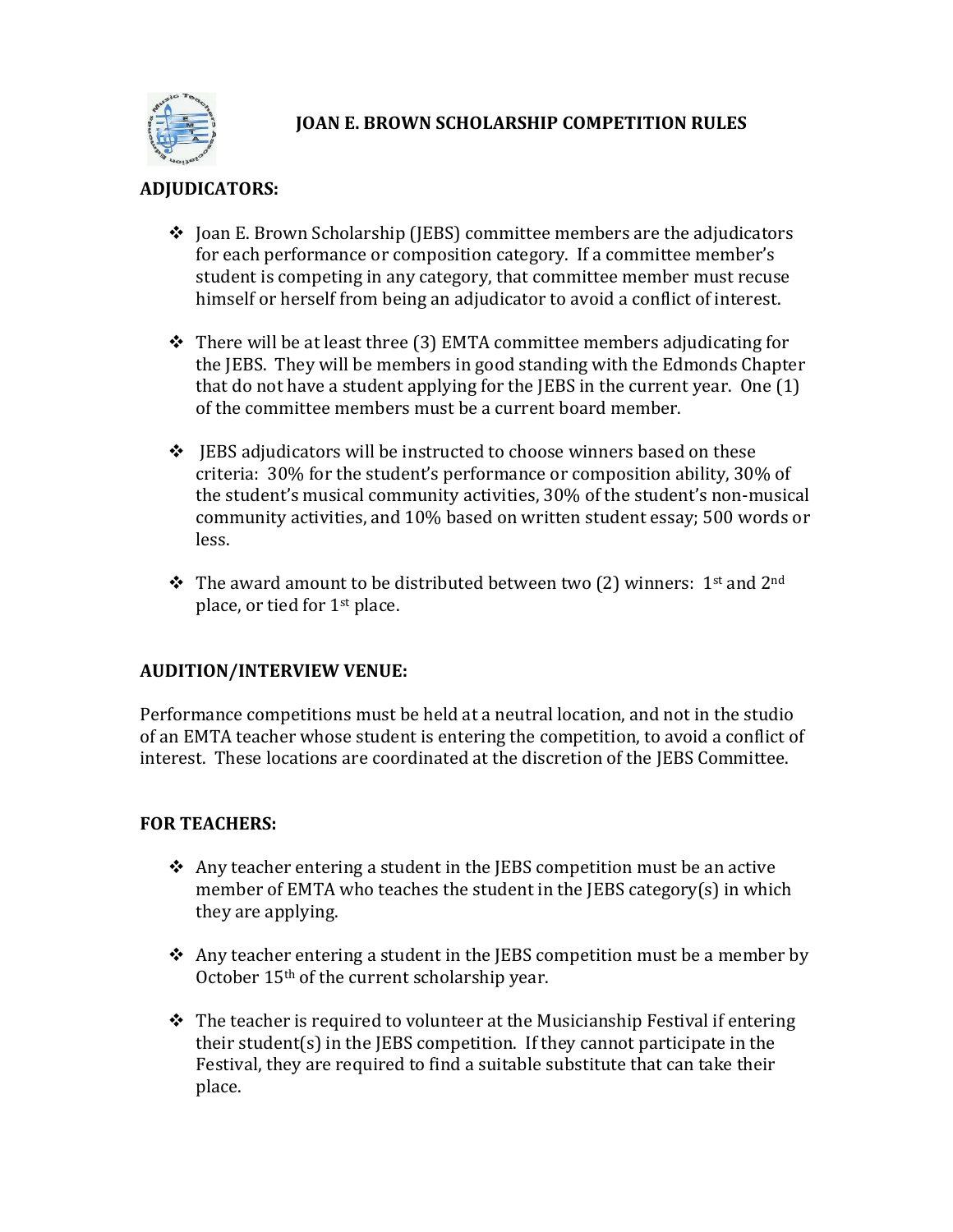- $\cdot$  There are four (4) JEBS categories: piano, non-keyboard, voice and composition. A minimum of three (3) applicants from any category, (this can be a mix of categories) must apply for the JEBS in order to hold the competition.
- $\triangle$  Teachers need to prepare their students for a five (5) minute interview with the adjudicators. The interview is a chance for the adjudicators to ask questions, and clarify the students essay and activities.

#### **STUDENT REQUIREMENTS:**

- Students must be in the 10<sup>th</sup>, 11<sup>th</sup> or 12<sup>th</sup> grade and studying with an active EMTA member for each category they are entering (this may be the same teacher).
- $\triangle$  Students applying for the Joan E. Brown Scholarship will be required to participate or volunteer in at least four (4) EMTA events in the two (2) years prior to competition date. It doesn't need to happen in one (1) single year, though that could work too. The four (4) EMTA events must not include the JEBS competition from previous years.
- $\triangle$  Students applying for the Joan E. Brown Scholarship must volunteer at the EMTA Musicianship Festival in the year of application. (This will be counted as one (1) EMTA event.)
- $\triangle$  Please include a current picture of yourself with your application. We wish to post the winners pictures on our website. You may choose to opt out of this if you do not wish to have your picture published.
- \* The JEBS monies will be decided between two individuals; either a first and second place winner, or tied for first place winners. The monies will be split according to the place the student wins. Once a student has won monies from either placing first or second, they will not be allowed to compete again. This ensures that more students have a chance at winning in the JEBS.
- $\div$  JEBS adjudicators will be instructed to choose winners based on these criteria: 30% performance or composition ability, 30% on musical community activities, 30% on non-musical community activities, and 10% for written student essay; 500 words or less.